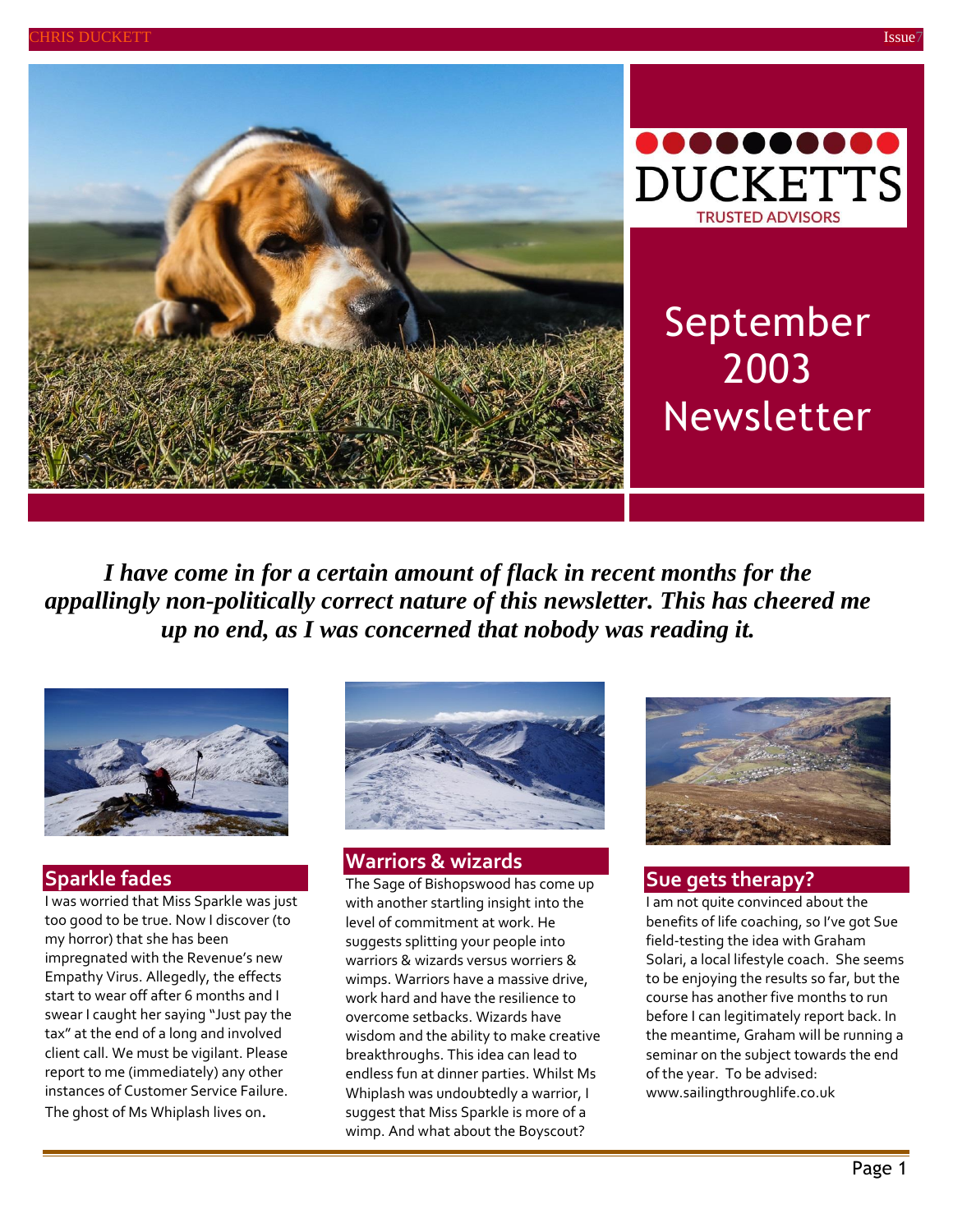

## **Crying capitalism**

One of my early book recommendations was "Funky business" by 2 Scandinavians with unpronounceable names. I've kept an eye on their website ever since and it looks as though we will shortly be rewarded with Book 2. There is already an excellent article on the site on the impact of prozac and viagra on western society. [Are all Scandinavians sex obsessed?] My professional advice is not to get your tablets mixed up. Trust me, I'm an accountant. [www.funkybusiness.com/funky/](http://www.funkybusiness.com/)

#### **Books of the month**

"The new financial order: risk in the 21st century" by Robert Schiller. This book is hard. Life is a risk and (at least, according to economists) profits are derived from risk. The 20th century saw a huge boom in the insurance of tangible assets, but the real risks that we all face from day-to-day are generally ignored and certainly never insured, the biggest of which is being in the wrong job, in the wrong place, at the wrong time. Given the huge volumes of data that are now available, it would be possible to insure against your career

not providing the economic gains that you thought it should, as compared to the performance of your peers. Curiously, the example he gives is a biochemist working in gene therapy. I swapped from biochemistry to accountancy in 1985 because, after watching a number of very competent people get screwed through no fault of their own, it was apparent that success was not a foregone conclusion, no matter how good you were. In fact, a career in biochemistry requires the same management skills that you need to work in any other hierarchy and I thought I might as will at least get trained properly.

The other major problem with the world of biochemistry was that it lacked a sense of humour. In fact, the only remotely funny story that I picked up in four years went as follows: One very drunken evening at Cold Spring Harbour, they decided to define a particular DNA sequence as an "autonomous replicating sequence", or ARS for short. Thereafter, it was perfectly acceptable to ask your research assistant if you could look at her ARS. Mind you, this wasn't a guaranteed way of impressing her with the depth of your intellect and maturity.

# **"Y: The descent of men" by Steve Jones**

Having read all of the "How women can't read maps on Venus" books (flowers/champagne/chocolates/listenin g – I think I understand), I thought I should look at something by a proper scientist. The conclusion is equally gloomy – men will shortly be redundant. Give up now[? www.ystevejones.com](http://www.ystevejones.com/)

# **100 years of data**

With so much fuss about the inadequacies of the state pension system, it is worth remembering that the first pension scheme was introduced in Germany in 1898. This required the development of the biggest database system ever known at that time. Contribution records had to be kept over a period of 40 years and the appropriate pension payment calculated for those who actually retired. All in all, it was a huge exercise in manual record keeping/retrieval. Data-handling capabilities have improved dramatically in the last ten years, and we tend to take for granted (or positively resent) the amount of information that is kept on all of us. Just think of all those supermarket loyalty cards that can tell exactly how many tins of dogfood you bought in any one year. In real terms, big business is still uncertain as to what to do with this data, but, no doubt, they are working hard on the problem.

#### **Fear and loathing**

'Consultants' get a bad press. So, they are now therefore changing their names to, for example:

Mentor, Coach, Advisor, Development partner, etc.

Any other suggestions...that we can print?

The definition of partners, at least in large professional service firms, has always been much more clear cut. Nonpartners were fired for sleeping with their (or anybody else's) secretary (bringing the firm into disrepute – per the staff manual), whereas such behavior was always admired at partner level. Positively aspirational in certain cases.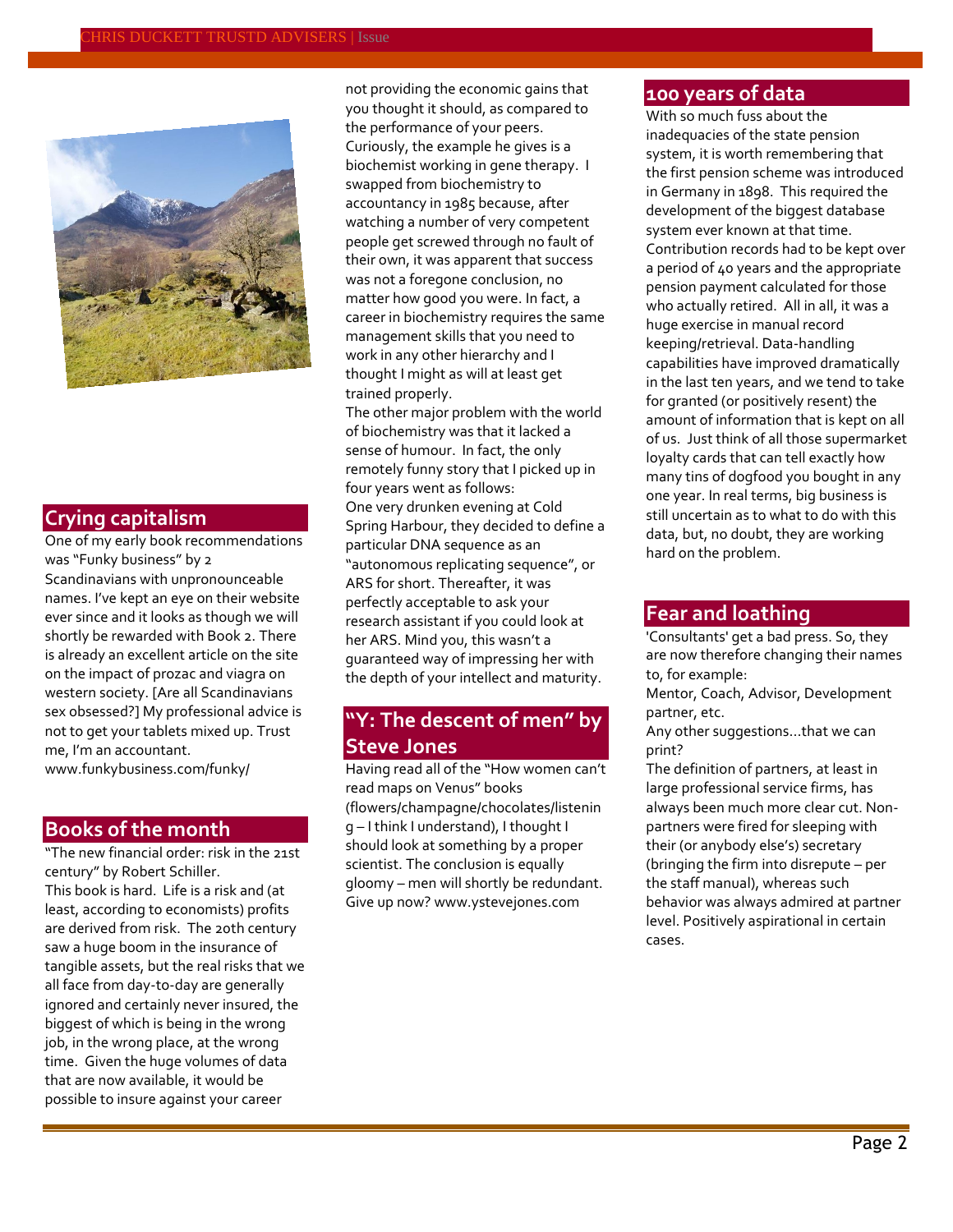

#### **International tax**

It's reassuring to note that the tax authorities in other parts of the world are as daft as ours. In Seattle, in the US (home of the Starbucks chain of coffee bars), they are introducing a 10c tax on every espresso served. To be known as "latte tax". Meanwhile, in New Zealand, tax authorities have concluded that as sheep produce 37m tonnes of methane every year, they should introduce a "fart tax". It is not clear how the Revenue are going to deal with avoidance issues. Any bright ideas for new taxes in this part of the world? –

[sparkle@chrisduckett.co.uk](mailto:sparkle@chrisduckett.co.uk)

#### **IT corner**

Some six months ago, I waxed lyrical about the advantages of speech recognition software. In particular, I had bought the Dragon system and an initial appraisal indicated that it worked quite well. In practice, it still wasn't quite as quick as traditional dictation and I gradually slipped back into the old ways. A sudden burst of enthusiasm saw me upgrading my PC to the fastest chip available with the result that speech recognition is almost faultless. Even for a mumbler like me. I suspect it will rapidly become addictive, although it's unlikely to ever be able to make the tea. You may also remember that I got quite excited about the new breed of contact management software. In particular, we bought the ACT system, which has actually proved to be rather less stable on our setup than I would have hoped. In other words, it crashes frequently, much to the intense annoyance of everybody who is trying to use it. A Linux-based system is now available and we are in the process of evaluating it. So far, it looks pretty good. Anybody interested should tr[y www.pangaea](http://www.pangaea-consulting.co.uk/)[consulting.co.uk](http://www.pangaea-consulting.co.uk/)

The various virus attacks have been in the press a lot, but the advice on how to deal with them hasn't changed: keep your virus definitions up-to-date and make sure your backups work properly. With a bit of help from the appropriate expert, we can review security issues with you.

#### **IAS**

I hesitate to mention this story, but the accountancy world is in total disarray over the introduction of international accounting standards. This is supposed to make it easier to compare results from different countries. For example, when BMW owned Rover, accounts prepared under German standards showed that Rover was making a huge loss, whereas our accounts indicated a breakeven position. Nobody thought they were making a profit. How, exactly, this is going to be relevant to Herefordshire is beyond me.

#### **Maxwell story**

In the exciting world of accountancy, Robert Maxwell stories are the currency of success:

Maxwell was in a lift at the Mirror offices when the other man in the lift started smoking. Maxwell was enraged, wrote out a cheque and fired the man on the spot. Only later did he discover that the man was actually a courier delivering something to the offices. There must be a moral here?

#### **Swearing at work**

Given that this is a politically correct edition of the newsletter, I thought I ought to include an article on improper language. Allegedly, you can actually buy a staff handbook with these rules in place:

- bloody hell/buggar Fairly innocuous expletives, which can be used in place of punctuation. (E.g., "How the bloody hell are we going to hide this difference?")
- bastard/bitch Can be tricky to use in practice, unless working with Scotsman/women where it's actually a term of endearment F\*\*\*
- The classic F-bomb. Needs to be used with extreme caution, although may prove a powerful bonding experience when used with the boss. (E.g.,"how the bloody hell are we going to hide this f\*\*\*ing difference?")
- French words For the pretentious only. A translation of the US original: [www.fastcompany.com/magazine/74/of](http://www.fastcompany.com/magazine/74/officehandbook.html) [ficehandbook.html](http://www.fastcompany.com/magazine/74/officehandbook.html)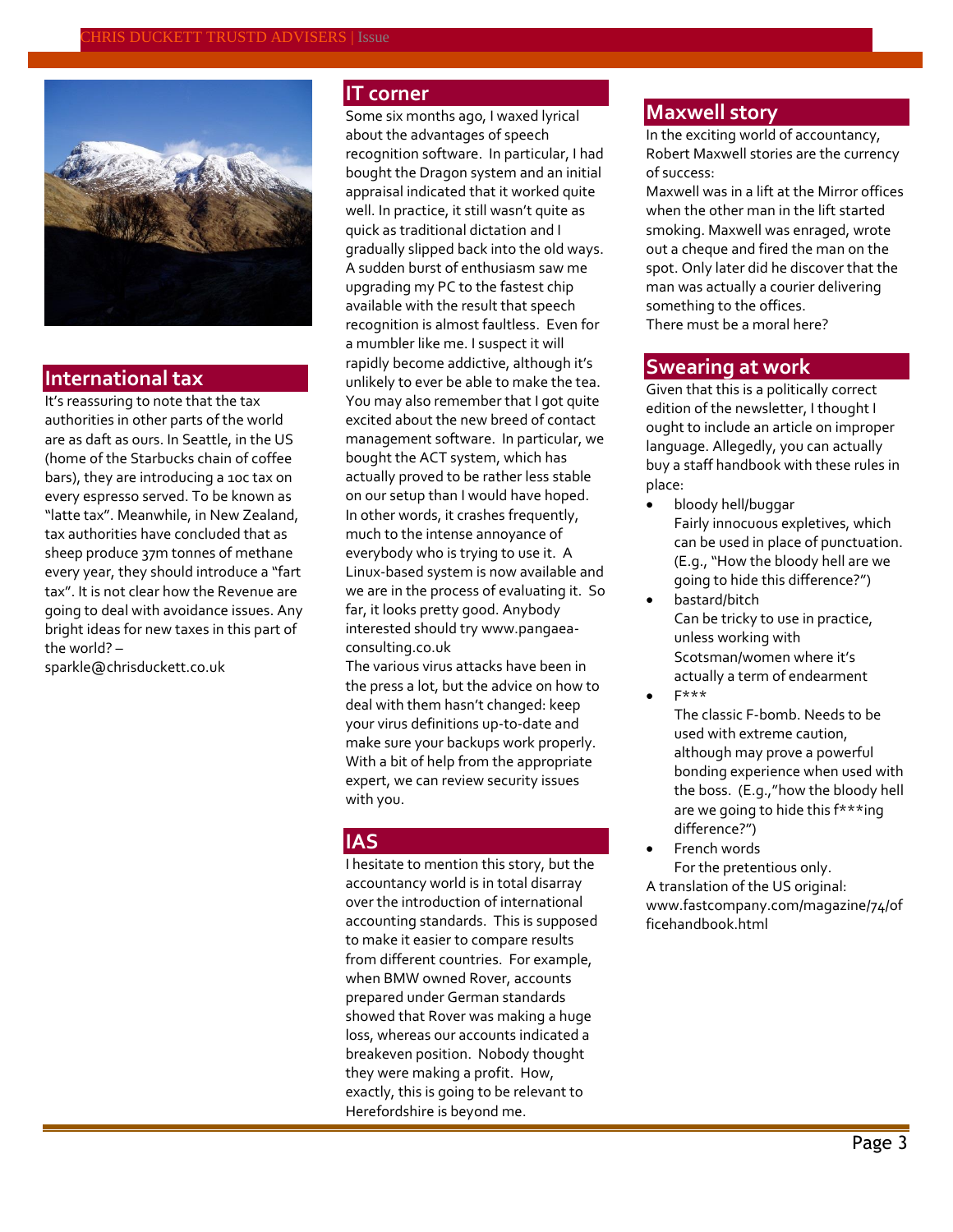# **CRM gets dirty**

In our ceaseless quest for efficiency, the team has been considering that old problem of clients arriving late for appointments. As you know, our reception area is well stocked with various worthy business tomes. So, to liven things up a bit, we've included that modern French classic "The sexual life of Catharine M" (boy is it an eye-opener). Now, even solicitors arrive early for appointments and surreptitiously leaf through the pages. The initial thought was to mark the book with ultra violet ink, but management was worried about contamination. There is clearly a business opportunity to create a "frustration index" and flog it on to Anne Summers. Naturally, the Boyscout is appalled by the whole concept. However, Miss Sparkle is now spending inordinate amounts of time in reception and frequently appears with an anxious frown on her perfectly formed features. For more information about this innovation contact [dodgybookclub@chrisduckett.co.uk](mailto:dodgybookclub@chrisduckett.co.uk)



# **Disclaimer**

The company disclaims responsibility for anybody acting on (out?) any of the foregoing ideas. But, pictures would be good.